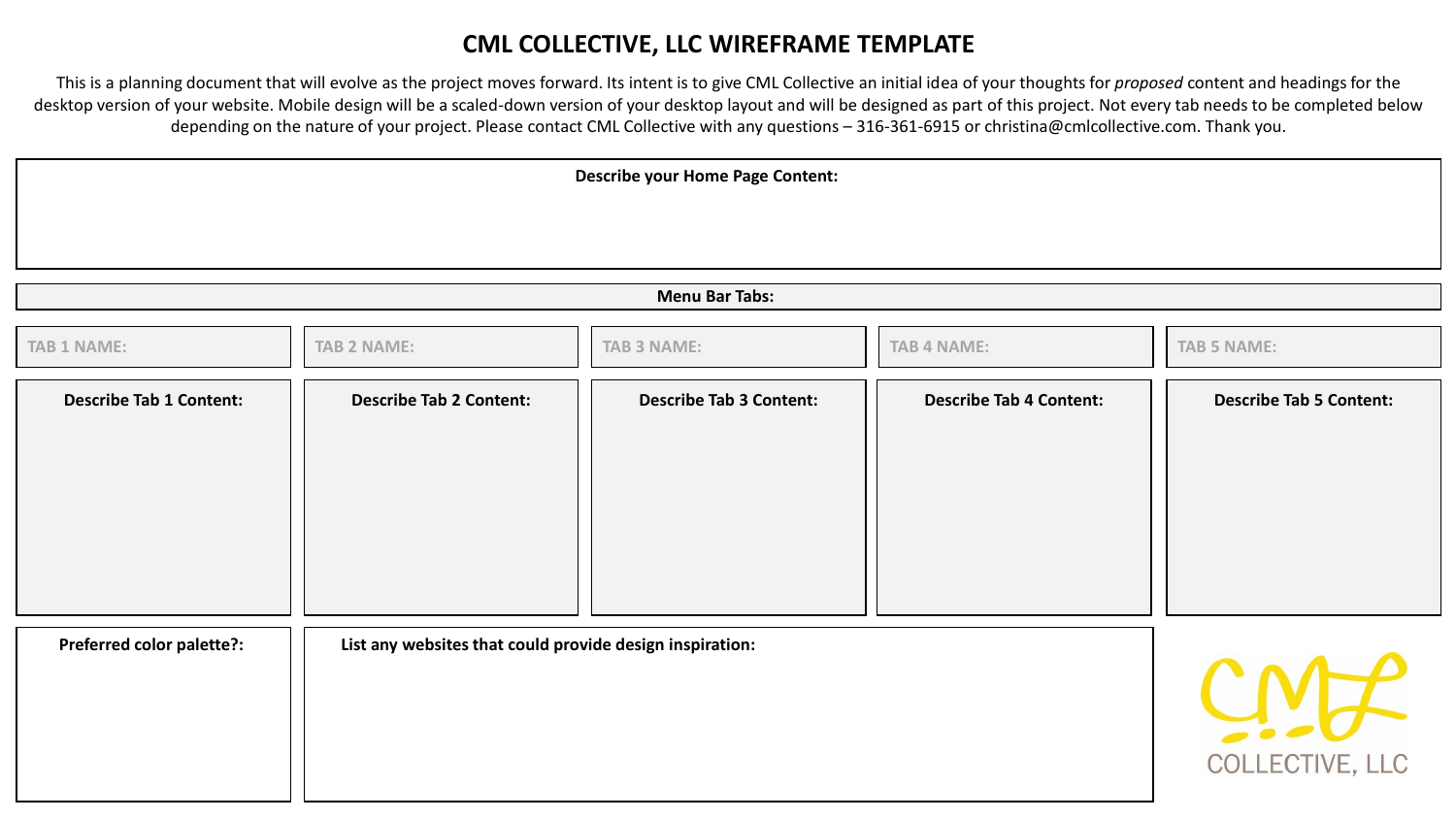

## **Website Questionnaire**

Please complete the following handout and return to Christina Long at christina@cmlcollective.com. For any questions, please call, 316-371-8145. Thank you.

**What is the overall purpose of your site?** 

**What is your company/organization and/or individual mission and vision?** 

**What is your preferred date for launch of your website?** 

**Do you have an official business name? Do you have an official logo?** 

**What is your preferred color scheme for your website?** 

**What type of font-style would you prefer for this website (please select one): Bold and strong; Sleek and Modern; Elegant; Casual; Playful**

**For the written content that will appear on your site: is content already created or will you need help creating it?** 

**For photographs and art elements for your site: Do you have existing images, photographs, icons and other visuals or will those need to be developed?** 

**Have you secured a domain name? If so, what is it?**